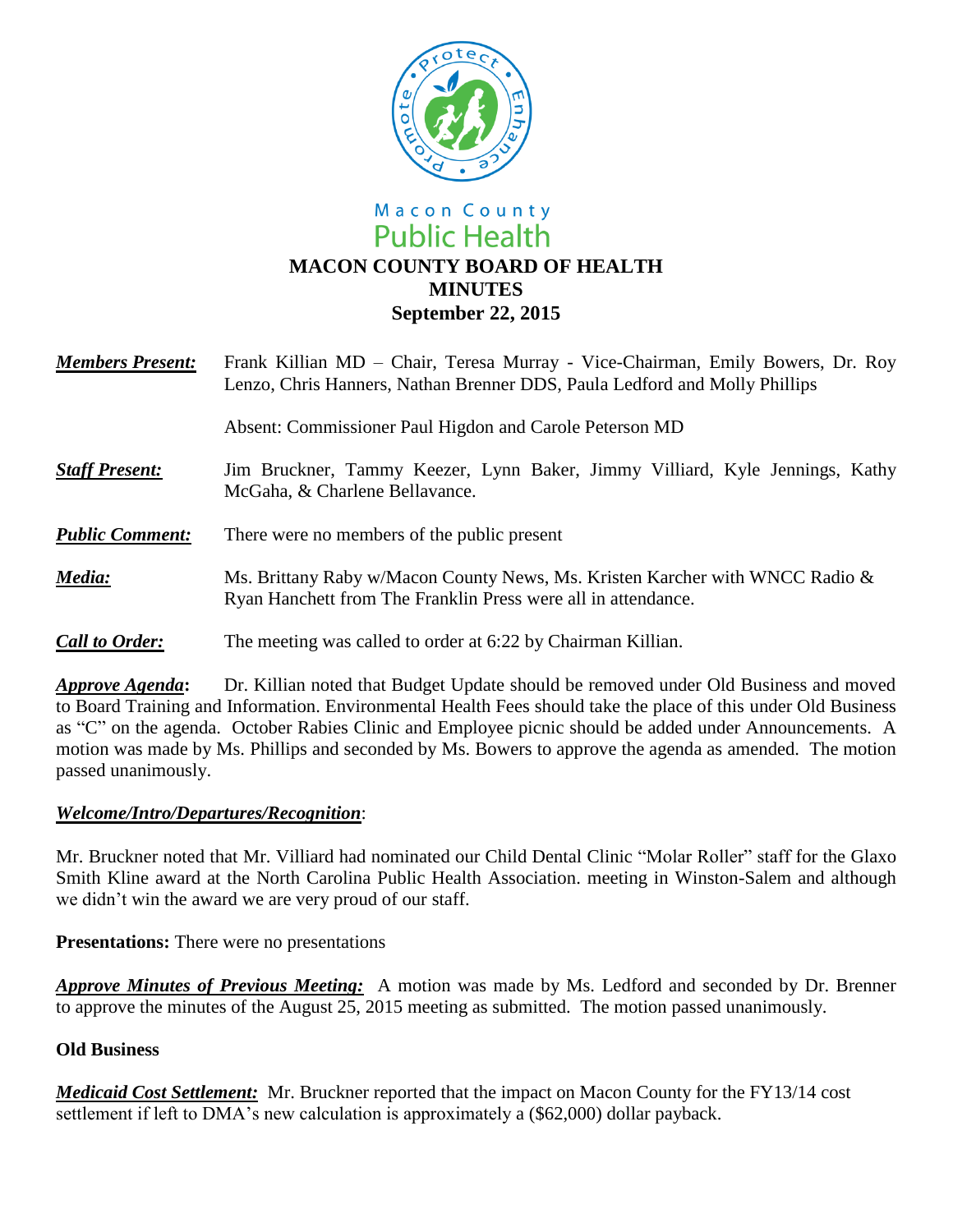**…Impact on Local Government and the Citizens of NC** of DHHS/DMA proposed Local Health Department Cost Settlement changes (push to use new "Top Level Statistic")

- DHHS/DMA already withholding approximately \$16.9 mil in local government (county) revenues from State Fiscal Year's (SFY) 11, 12,  $\&$  13 – these are federal funds for services already performed by county health departments – no state dollars…
- If DHHS/DMA continues the push to use the new "Top Level Statistic" for SFY 13...90 of the 100 NC Counties would be in a payback situation totaling (\$22.8) million dollars
- In future SFY's if DHHS/DMA continue to apply the new "Top Level Statistic" Counties will lose approx. \$22.8 million in federal reimbursement (local revenues) annually for services provided through county health departments
- Impact on citizens:
	- $\triangleright$  Reductions in or elimination of critical health services fewer women screened for cancer, fewer children immunized, fewer children screened for dental issues, fewer women receiving prenatal services - increase in poor birth outcomes/infant mortality, increase in unplanned pregnancies, etc.
	- Loss of Local Public Health infrastructure at county level communities at greater risk for infectious disease outbreaks, fewer people screened for communicable diseases, lifesaving vaccinations denied or unavailable to protect local communities, etc.
	- $\triangleright$  Loss of local jobs.

Mr. Bruckner noted that in some ways we are at a standstill with the DMA. He had a meeting with County Commissioner Ronnie Beale, who is the current President of the NC Association of County Commissioners, to discuss the situation. The NCALHD has hired an attorney to represent the 100 local health departments in NC. I have filed an appeal with DMA on behalf of Macon related to the FY11 cost settlement for approximately \$5,700 being withheld by DMA.

*Approval of Billing and Collections Policies and Fee Schedules:* Ms. Keezer reminded the board members of the hand out from last month that they were asked to review. She asked if anyone had any questions regarding any of the documents. Chris Hanners asked about the sliding fee scale that applies to the adult dental clinic that is 200% where most of the others are 250% of the poverty level. Mr. Bruckner noted that adult dental is not a state mandated service and they are revenue neutral. Dr. Killian asked if the board approves the fee schedule do the commissioners then have to approve it. Mr. Bruckner noted that yes they do have to approve them and we hope to have that added to their agenda for their next meeting.

After a long discussion regarding environmental health fees, a motion was made by Dr. Lenzo that they approve the Billing and Collections Policies and Fee Schedules as submitted with the exception of the environmental health fees. The motion passed unanimously.

Ms. Murray asked if Mr. Jennings would come back to the board with the proposed Environmental Health fee plan.

Mr. Hanners asked Ms. Murray if as a realtor she sees individuals that ask about fees for septic or wells before they purchase a property. Ms. Murray indicated that she gets some individuals that presume that the septic permits will be transferred and they do not. She does feel that this second permit charge is prohibitive.

Mr. Hanners noted that we should be having a conversation with Commissioner Higdon regarding the comparison of our agency fees with other county fees based on the contribution of funds from their county.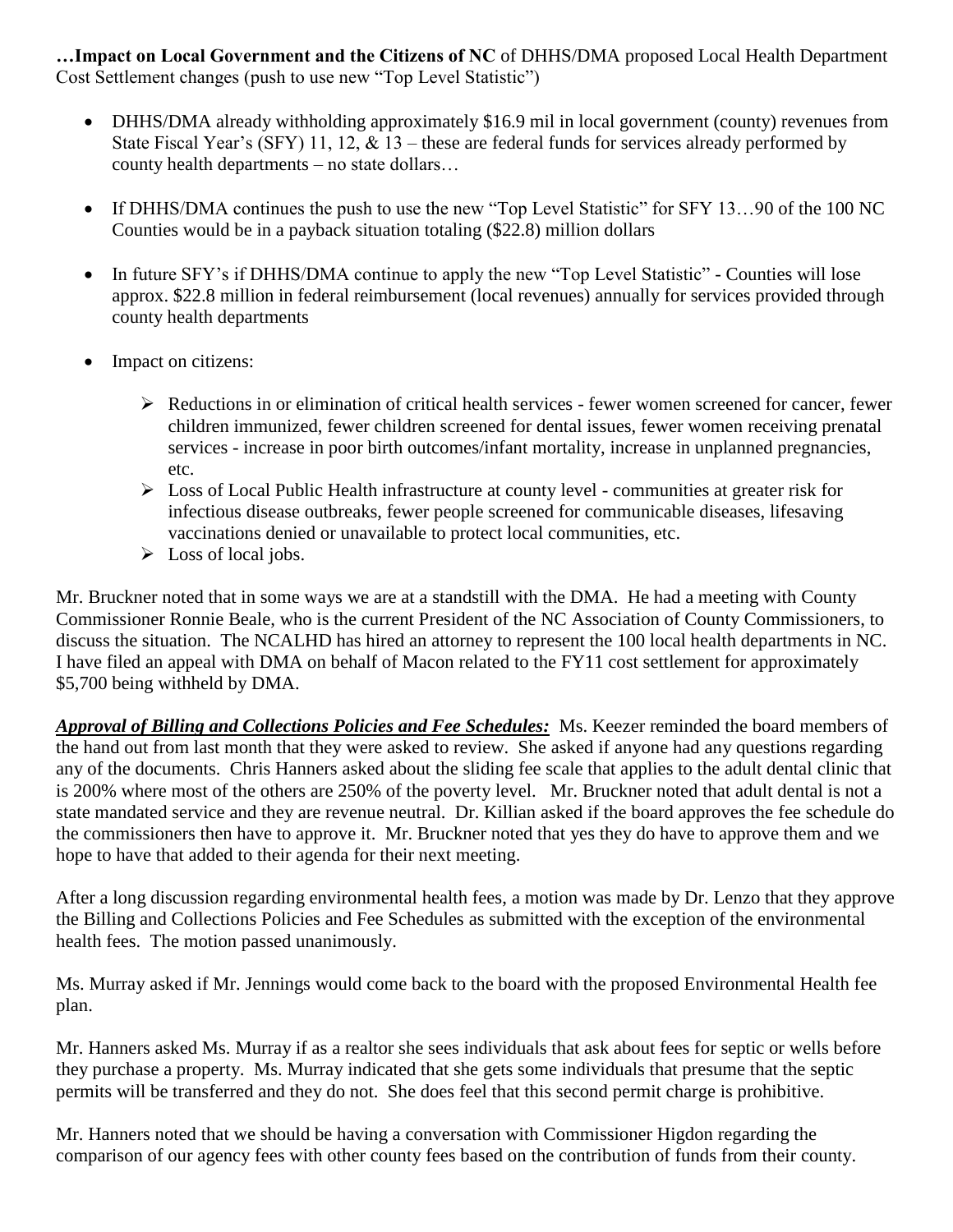*Environmental Health Fees*: Mr. Bruckner noted that he has had meeting with Derek Roland regarding the environmental health fees. Mr. Bruckner and Mr. Roland discussed several proposals as to how to cover the cost of changing the environmental health fees. R. Killian asked to have the original Board of Health motion read to the group. Ms. Bellavance read the motion out loud for the group - the original motion made at the July meeting was "to support the changes to the Environmental Health fee structure as presented contingent on the board of commissioner's approval of funding to support the \$46,000 reduction in revenues caused by these suggested changes." Mr. Bruckner indicated that the Board of Commissioners at their last meeting were not in support of using contingency funds for this purpose as it requires recurring funds; the Board of Commissioners asked Mr. Roland to review Environmental Health and Code Enforcement fees for the region and to bring that information back for their review before making any decisions.

Ms. Phillips asked what the point of reducing the fees is. Mr. Bruckner noted that we are one of the highest priced counties for some of our permits. Dr. Killian noted that it may be to encourage development. Ms. Phillips asked if there is any data that suggests that the ratio of development is slower or better in Macon as compared to Jackson, for instance, due to these fees being higher. Dr. Lenzo asked if the board members felt that if a person was planning to build a house for \$200,000 would a few hundred dollars be prohibitive in keeping them from building the house. Ms. Murray asked what the decision was regarding the current permits and wasn't there a decision made to allow those individuals who had already paid for permits and were not grandfathered. Mr. Jennings noted that the individuals needing permits shouldn't be getting double charged and those are the individuals that should benefit. Dr. Lenzo also noted that he remembered a time when we couldn't get the permits done fast enough. Now that we have our system working and things are getting done efficiently he did not feel we should be messing with it. Dr. Killian asked if the Medicaid Cost Settlement money would affect this. Mr. Bruckner noted that this does not have an impact because the Medicaid Cost Settlement has to be spent in the program it was earned in. Mr. Hanners noted that we may need to look at whether or not we need to raise the fees in order to cover some of the deficit from our Medicaid Cost Settlement shortages. Ms. Ledford asked if the permitting issue had been resolved. Mr. Jennings noted that the County Commissioners had voted at the May 12, 2015 meeting "to waive the permit fee, retroactive to December of 2014, and to authorize refunds of fees paid for this specific type of permit issued between then and today's date" so those individuals that already had their permits do not have to pay again but if the property changes hands the new owner has to pay again for the CA permit. Dr. Lenzo asked if we could fix the permitting issue with the double payments because he feels that these are the individuals we should be helping. Mr. Bruckner noted that they have the ability to make that decision.

Mr. Bruckner indicated that had discussed several possible ways to cover the cost of reducing permit fees. Mr. Bruckner indicated that the department has a halftime temporary position that it could give up to help offset the fees if necessary. Giving up this position should not impact clinical service delivery. Dr. Killian asked if anyone was in favor of the agency giving up a part time position to help pay for the reduction in the Environmental Health fees. No one responded.

Mr. Jennings presented the proposal he had prepared for the Board of Commissioners in anticipation of a reduction in fees. During the presentation Mr. Jennings asked Ms. Murray if she felt that her clients were looking for property to be permitted when they buy. Her answer was yes. Ms. Phillips asked if they could basically approve Mr. Jennings proposal to bill on a per gallon basis. Mr. Jennings noted that he would be willing to come back at next month's meeting with a presentation explaining the proposal so everyone would be clear and comfortable with the final proposal. It was suggested by several Board Members that the Board may want to have another meeting prior to the commissioners meeting next month. We may also want to invite the commissioners and the County Manager to attend this meeting.

Dr. Killian asked if anyone would be willing to come back for a special meeting on the  $6<sup>th</sup>$  of October. He asked for a show of hands of how many would be available for this time. Dr. Killian noted that this meeting will be just regarding the Environmental Health fees. Ms. Phillips noted that it would be important to let the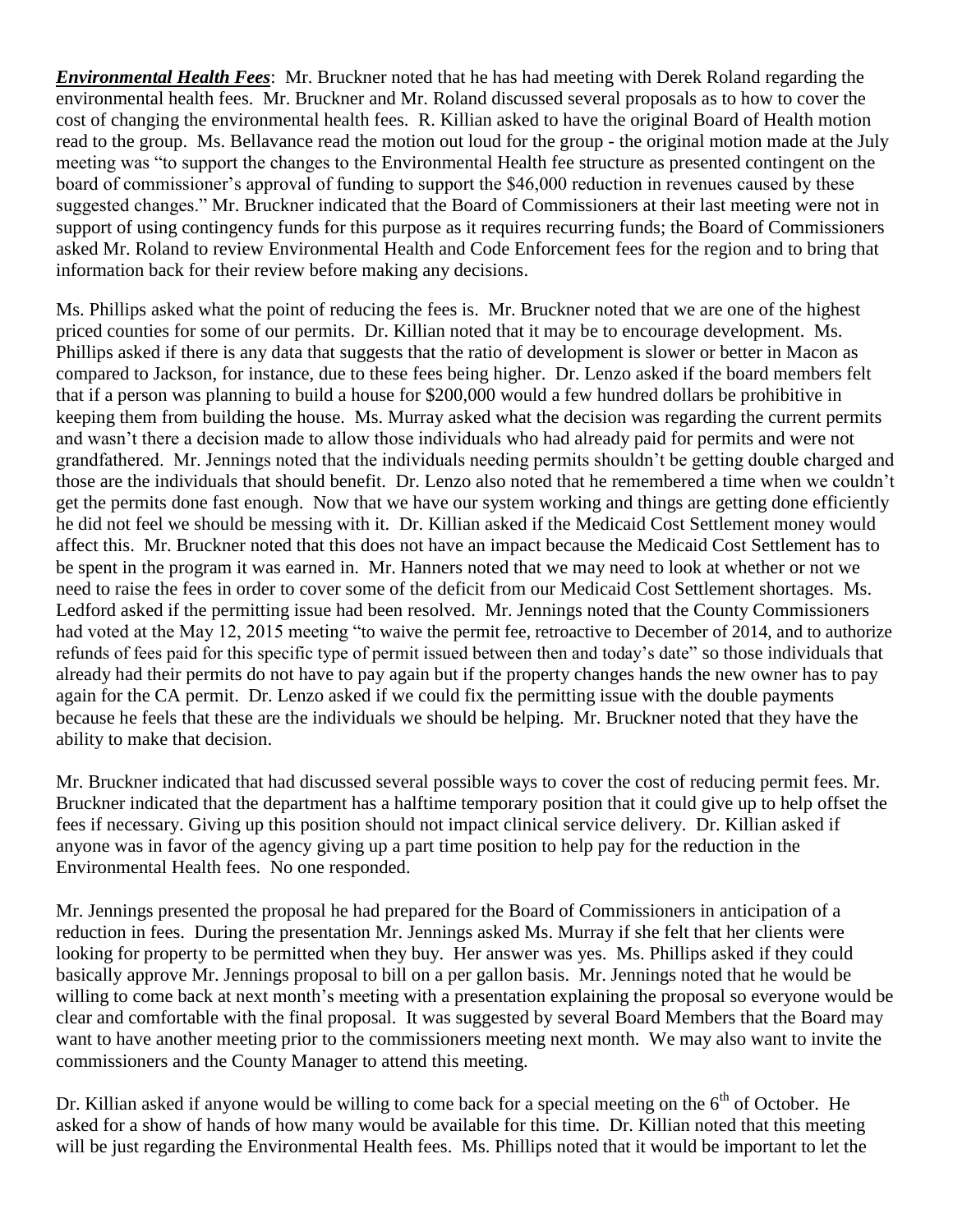commissioners and the County Manager know that this will be on the agenda and they would expect that they would want to be in attendance.

## **New Business**

*Community Health Assessment*: Ms. Baker presented that the Macon County Health Assessment is a Community collaborative process to determine health status, needs and resources of a community. All nonprofit hospitals must participate and use the local CHA to prepare their CH(N)A (Community Health Needs Assessment) that is submitted to the IRS. The process started back in January and February and is now in full swing. MCPH is working with MountainWise and Western North Carolina Community Health Network (WNCHN). We have received our data and have set our workgroup meetings. The first group meeting, MountainWise of Macon County Executive/Leadership Team, is set for October 9<sup>th</sup>. The goals we hope to accomplish at this meeting are to review all the data. The second meeting is planned to take place in November to set the top priorities for Macon County. They will be using different methods and criteria to determine what the priorities are for our county. A copy of Ms. Baker's report is attached to these minutes. Ms. Baker asked if anyone had any questions. Mr. Bruckner added a note that MountainWise is regional collaborative of the western eight counties with Macon County serving as the lead. We are encouraging the other counties involved in the MountainWise partnership to join in the use of MountainWise for their individual county programs.

*Policy Review:* Mr. Bruckner noted that the members had been emailed a copy of the agent vaccination policy and asked to review and bring any questions to this meeting. There were no questions regarding this. Ms. McGaha noted that the review of policies is an accreditation benchmark. The policy change in their packets relates to how our agency develops our policies. The only change to the policy is the addition of a section for the Employee and Family Health clinic. There were no other Board of Health policies that had changed.

*Emerging Issues:* Mr. Villiard noted that the United States Department of Agriculture's Animal and Plant Health Inspection Service published a new report in September regarding the Highly Pathogenic Avian Influenza. The report notes a new strain, a re-assortment of Asian HPAI strains with North American low pathogenic avian influenza (LPAI) viruses, that they are projecting will hit us in the fall. North Carolina is on the list of states that may be affected. North Carolina is now a requiring people to register backyard flocks of birds. The poultry industry is a huge industry in North Carolina with an economic impact of \$34.4 billion annually. The poultry industry is the #1 agricultural industry in North Carolina; and rates #2 in turkey production and #3 in the total poultry production nationally. A copy of this report is attached to these minutes. Mr. Villiard noted that there has not been a reported case in a human in the United States to date. Ms. Phillips asked if a person eats an egg from an infected bird if the person can become infected. Mr. Villiard indicated that no, they would not become infected. Mr. Bruckner noted that Macon County has the most registered backyard flocks in the state. Mr. Bruckner noted that the confinement area in an outbreak would be very large. The federal government is reimbursing the flock owners for the loss of their birds that have to be euthanized, but most poultry farmers do not own the birds themselves. The majority of birds are owned by large national poultry producers.

*Board of Health Funds:* Mr. Bruckner reminded members that they are allowed to get a stipend for their service on the Board of Health. They voted back in 2007 to leave the funds in the administration budget to be used for meals at the Board meetings, subscriptions, and memberships; and, for employee functions. The costs for the employee picnic and holiday diner are some of the event partially funded by this money. Mr. Bruckner noted that the members could receive a \$35.00 per member for meeting attendance if they chose to receive this stipend. Dr. Lenzo asked if there was anything else that the agency would like to do with this money. Mr. Bruckner noted that this is basically the only money we have for these types of events. The total amount is \$6,000. A motion was made by Ms. Phillips and seconded by Ms. Ledford to alloy the agency to continue to use these funds for meetings and employee functions. The motion passed unanimously.

**Board Training and Information:** Mr. Bruckner noted that the monthly budget report is in their notebooks for their information.